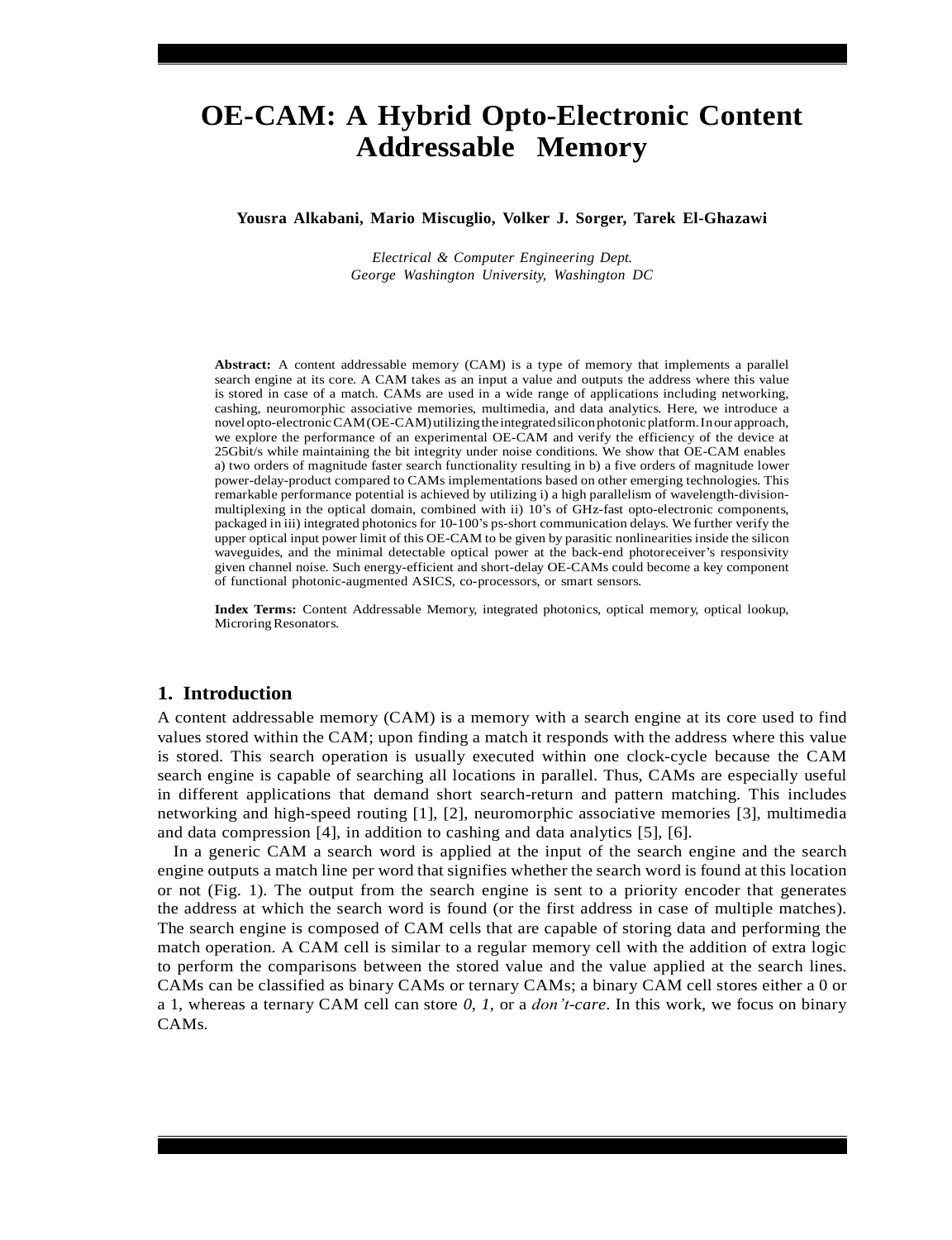As a type of memory, CAM cells are manufactured using SRAM [7]–[12] or DRAM technology [13], [14]. While DRAM based CAMs provide larger capacities, SRAM based CAMs have seen higher adoption as they provide faster search speed, which is a priority for all applications using CAMs. However, both SRAM and DRAM technologies are facing issues due to technology scaling such as i) response-time delays mainly arising from capacitive RC-delay in electronic circuits, and ii) wasteful power dissipation. This prompts exploring the use of novel technology



Fig. 1. Block diagram of a generic CAM.

options to design and implement CAMs. For instance, multiple CAM designs were introduced using emerging non-volatile memory such as Phase Change Memories (PCM) [15]–[17], Spin-Transfer Torque Magneto-resistive Random Access Memories (STT-MRAMs) [18]–[20], and memristors [21]–[24], to name a few (Table I). These novel technology options provide the promise of highly scalable and energy-efficient memory functionality, while maintaining acceptable read and write speeds.

TABLE I PERFORMANCE OF EMERGING NON-VOLATILE MEMORY TECHNOLOGIES BASED CAMS [22].

|                    | <b>SRAM</b>   | DRAM        | <b>PCM</b> | <b>MRAM</b> | <b>RRAM</b> |
|--------------------|---------------|-------------|------------|-------------|-------------|
| read(ns) $ $ < 0.3 |               | $\langle$ 1 | <60        | ~<~20       | < 50        |
| write(ns)          | $\vert < 0.3$ | ${}< 0.5$   | 60         | 20          | ~<~250      |

A CAM read and write delay comparison of representative technology options including SRAM, DRAM, PCM, MRAM, and resistive memories (RRAM) shows almost 2-orders of magnitude variability (Table I); in detail, SRAM is (on average) 10x faster compared to all other CAM options, while writes of emerging memory technologies are typically slower and more power-hungry. Note, that in most CAM applications, writes are less frequent than searches, thus, the read speed is of higher importance than the write speed. In addition to speed, other CAM performance metrics include energy efficiency and the chip-footprint (component integration) density. With high search speed in mind, integrated photonics can be a compelling technology option to implement a CAM, as we discuss and show in this work. Exemplary, a fully optical CAM that can operate at 10Gb/s was recently introduced [25], [26], whose design mimics an optical equivalent of a SRAM CAM cell. However, such early attempts of brute-force mapping optical components onto SRAM functionality may not enable the most efficient nor high-performance CAMs. As it stands, the demand for an efficient and low-latency CAM that exploits trusted silicon foundry processes is yet outstanding, and the main rational for our work presented here. Here we introduce a novel opto-electronic CAM design (OE-CAM) that synergistically maps function to technology for the first time. That is, we utilize electronics for the low-speed writes, while performing the reads optically at high-speed. This setting enables satisfying the need of a CAM design to perform both high-speed searches, while allowing for a footprint compact optical CAM cell requiring a low power budget.

While integrated photonics has generally a higher chip footprint per unit functionality, the recently instigated photonic-integrated circuit roadmap anticipates improvement similar to the ITRS, thus technology-scaling and economy-of-scale are expected to enable significant improvements in years to come. The main rationale behind this OE-CAM design presented here is, that a) optics allow for massive data-processing parallelism due to wavelength-division-multiplexing (WDM), and b)the system's read-response is simply given by the time-of-flight of a photon through the OE-CAM structure; hence, given the compactness of integrated photonics, the read delay is just picoseconds (ps)-short, signifying a 10-100x improvement over electronic-only CAM counterparts.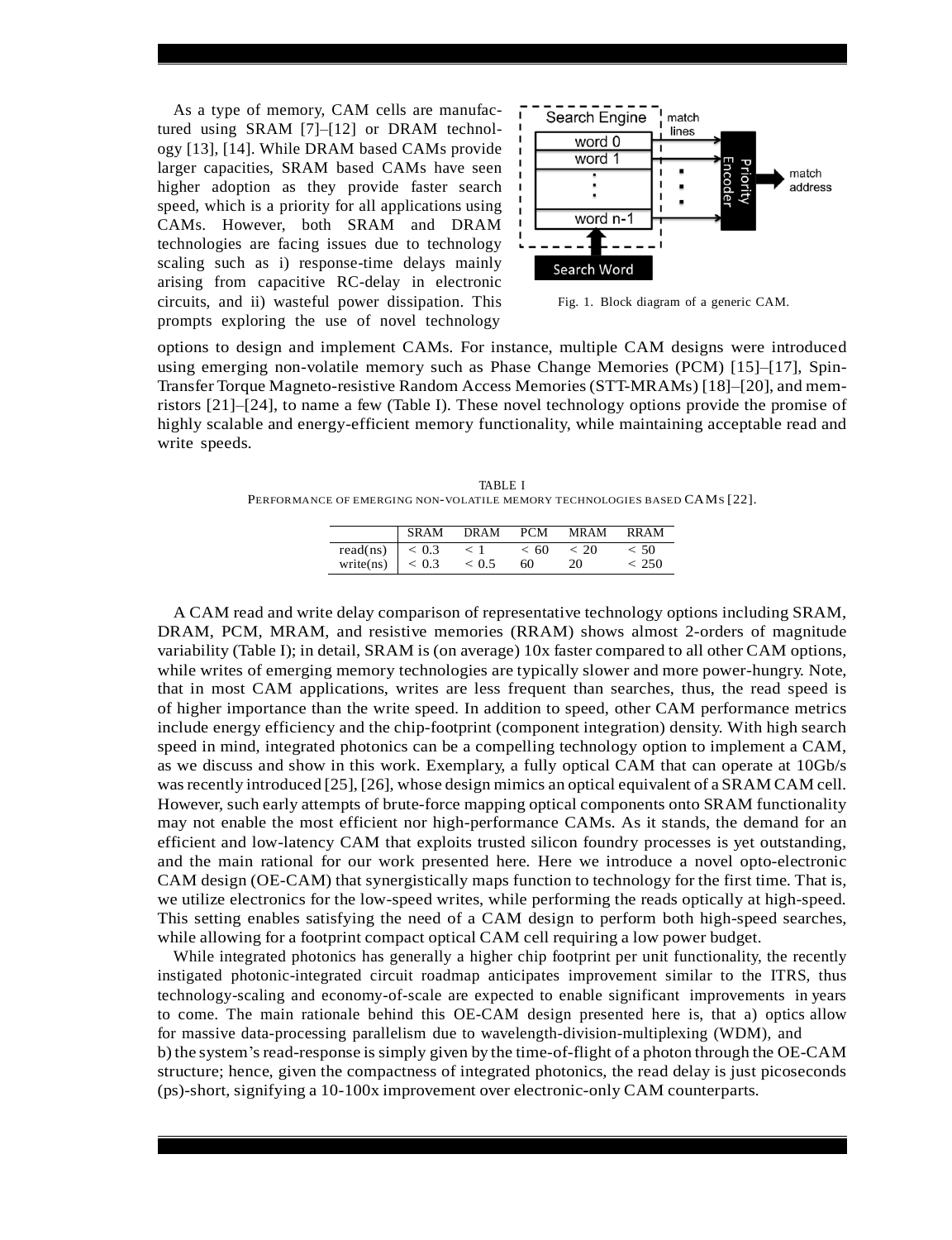Figure 2 presents an overview of the proposed OE-CAM; the core of the OE-CAM is an optical search engine that operates at high-speed, where the only delays are given by the optoelectronic device response times (10's GHz-fast) during write operation, and ps-short read de- lays from the photons time-of-flight. In detail, the search values are stored within the optical search engine by electrically reconfiguring the photonic

components (namely microring resonators, MRR, see Sections 3 and 4). This is done by placing the to-be-written word (in binary format) on the



Fig. 2. Overview of the proposed optoelectronic CAM (OE-CAM).

*data to write* lines, placing the location to store the word on the *address* line, then raising the *write* signal. The search word is input electrically to the system using the *data to find* line, which is then generated optically at the input of the optical search engine using laser light. The output of the optical search engine represents the match lines for all the locations, which are converted into electrical signals using photodetectors and whose output is fed to an electrical priority encoder to generate the match address. Incidentally, a practical advantage of this OE-CAM design is its ability to become seamlessly integrated in a standard electrical systems (i.e. plug-in module). However, one could integrate and use OE-CAM also in a photonic integrated circuit architecture by replacing the back-end components (photodetector and electrical decoder) with an optical waveguide-based encoder [27]. In this paper, we focus on the design and evaluation of the optical search engine ofOE-CAM.

The remainder of the paper is organized as follows; Section 2, discusses related work. The OE-CAM cell and system design of the OE-CAM search engine are presented in Sections 3 and 4. The new design is evaluated in Section 5. Section 6 concludes the work.

## **2. Related Work**

CAMs can be classified as binary and ternary CAMs; a cell of a binary CAM can store either a 0 or a 1, whereas a cell of a ternary CAM can store *0*, *1*, or *don't-care*. In this work, we focus on binary CAMs. Traditionally CAM cells are implemented using regular SRAM cells in addition to matching logic. Two main topologies of SRAM based CAMs are used: NAND and NOR [7]. While the NAND implementation consumes less power than the NOR implementation, its delay increases quadratically with the word size due to capacitive delay limitations (Table I) [7].

A hybrid design combining the advantages of both the NOR and NAND implementations was proposed by Chang and Liao [8]. Other architectural techniques were proposed to reduce the power consumption and improve the throughput of SRAM based CAM cells using pre-computations and overlapped search mechanisms [9]–[12]. Moreover, high-density CAMs with DRAM based cells were proposed, but these CAMs are slower than SRAM CAMs and are thus less attractive [13],[14].

As technology scales, SRAM technology suffers from increased energy consumption due to high leakage currents. Thus, it is essential to study different implementations of CAMs using technological alternatives. MultipleCAM implementations using non-volatile memory technologies were recently proposed, including PCM [15]–[17], STT-MRAMs [18]–[20], and memristors [21]– [24]. While those options promise high scalability, they are all at least one order of magnitude slower compared to SRAM-based CAMs and require rather large write energies [22].

In contrast, here we deploy a promising technology harnessing a variety of benefits found in integrated photonics. Mourgias-Alexandris et al. recently introduced an all-optical CAM that supports read and write operations at up to 10Gbps [25], [26] and a T-CAM based on a similar design was also introduced [28], [29]. Their implementation uses optical components to replicate a traditional SRAM CAM cell and it is based on an optical flip-flop (FF) and an optical XOR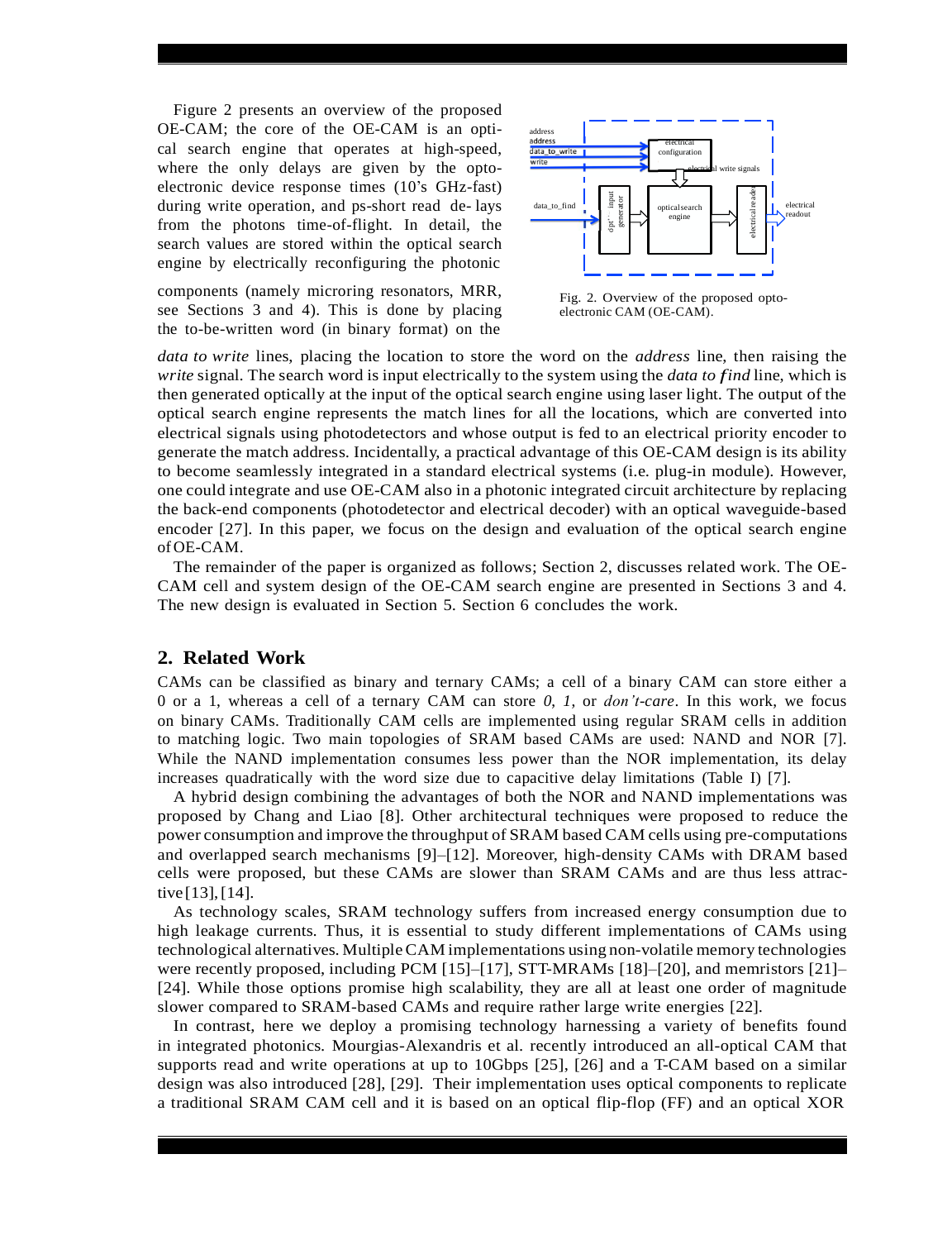gate. At each cell, the FF, responsible for storing the bit, requires two coupled Semiconductor Optical Amplifier-Mach Zehnder interferometer (SOA-MZI) switches in a master-slave configuration that are interconnected through a 5mm-long waveguide. In addition, the output is connected to the lower branch of an MZI which constitutes the XOR gate, comprising two SOA. While being an intriguing concept, in its current implementation, the hardware overhead is rather high. In contrast, our OE-CAM cells are smaller in size than this implementation and do not require any internal light sources. In fact, our OE-CAM cell is composed of one single ring resonator which makes our cell an order of magnitude more compact than the previous optical implementation. Moreover, OE-CAM is fully compatible with the CMOS technology [30], and if needed can be easily integrated within fully electrical systems. Other possible modulator options that can be explored as an alternative to micro ring resonators are Mach-Zehnder modulators [31] that can have efficient attojoule implementations [32].

## **3. Cell Structure**

2 which determines the full width half maximum (*FWHM*  $=\frac{(1 - ra)\lambda_{res}^2}{\pi n_g L \overline{ra}}$ ) and Free spectral range An OE-CAM cell is composed of one silicon based micro-ring resonator (MRR), a component that has gained foundry maturity and as such has been widely described in text books and research papers [33], since they provide a fundamentally important function utilized in several applications ranging from spectral filtering in optical links based on Wavelength Division Multiplexing (WDM) [34], [35] to sensors [36]. To summarize their working principle, when a bus waveguide is coupled to a microring resonator, by means of codirectional evanescent coupling, its transmission spectrum shows a dip near the ring's spectral resonances (Fig. 3). Here, the waves in the ring build up a round-trip phase shift that equals an integer times  $2\pi$ , and thus interfere constructively. The resonance property can be used as a spectral selectivity provided by the MRR element and is a function of the optical losses (*a*) and coupling coefficient (*r*) (waveguide bus-to-ring),  $(FSR = \lambda^2/(n_gL))$  of the ring spectrum, setting ring quality factor ( $Q = FWHM/\lambda_{res} =$ ) and finesse (Finesse = FSR*/*FWHM). These parameters become determinant for avoiding (spectral) signal cross-talk among neighboring OE-CAM cells since multiple wavelengths are used to express input bits (see below for detailed operation principles).

Moreover, the microrings can be electrically or thermally actuated and therefore act as spectral switches similar to analog modulators. The temperature actuation, however, is rather slow (in *µ*s scale), while the modulation of portion of the refractive index or the absorption of silicon is influenced by the actual concentration of electrons and holes (i.e. plasma dispersion). The most used MRR modulators, at the foundry and industrial level, therefore include a p-i-n junction that is side coupled to a wave guide as described in [30] or a p-n junction [37]. While carrier injectionbased MRR modulators and tunable filters feature high carrier concentrations, their response speed is limited due to long carriers lifetimes (in *ns* scale). In contrast, depletion-based devices are faster (non limited by the free carrier lifetime), but the signal modulation-depth (i.e. extinction ratio) is typically less pronounced, therefore, the overlap between the optical guided mode and the depletion region has to be maximized. Applying a bias voltage  $V_0$  to these MRRs, the transmission spectrum (T) of the ring has a resonant frequency  $\lambda_0$ . When light passes through the coupled waveguide, the component with wavelength  $\lambda_0$  is coupled into the ring. By raising the bias voltage to  $V_1$ , the resonant frequency shifts to  $\lambda_1$  due to the change in the refractive index of the ring, due to either carrier injection or depletion. The difference between  $V_0$  and  $V_1$  controls the difference between  $\lambda_0$  and  $\lambda_1$  ( $\Delta$ ).

Another major reason to exploit MRRs is the low energy expended in producing each bit of data, which could be particularly low in the order of few fJ·bit*<sup>−</sup>*<sup>1</sup> [38], [39] while electronics interconnects usually require 23 pJ·bit*<sup>−</sup>*<sup>1</sup> . Table II reports the state of the art of silicon modulators based on MRRs. As previously mentioned ring-resonators, based on pn-junctions in reverse bias, provide the best performances in terms of extinction ratio, insertion loss, (reconfiguration, i.e. write) speed and energy consumption along with a relatively compact footprint. In the view of the design of the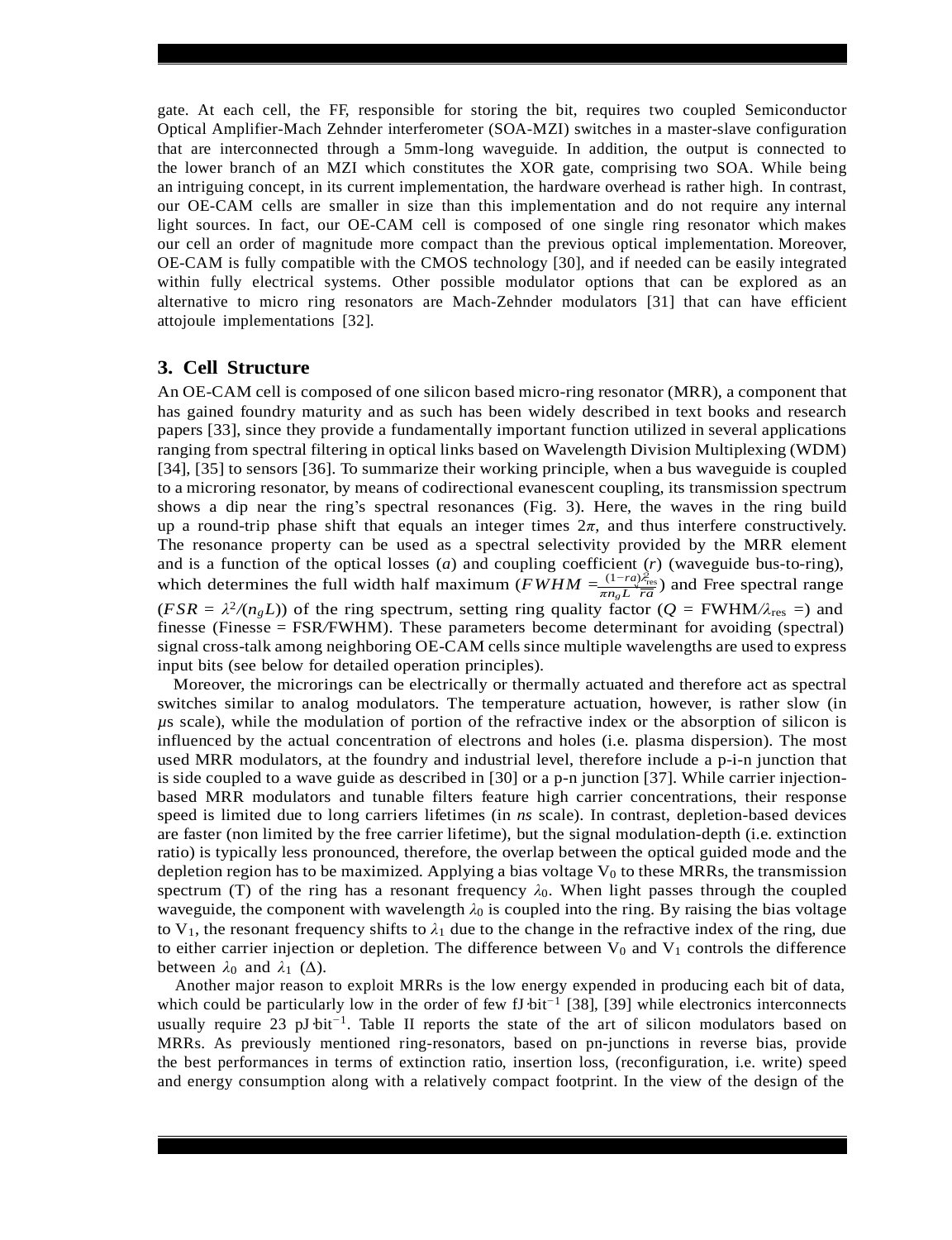| <b>Material</b>                       | <b>Device</b><br>type                                            | $\Pi$<br>[dB]  | Footprint<br>[ $\mu$ m <sup>2</sup> ] | <b>Speed</b><br>[Gbit/s] | <b>Energy</b><br>[fJ/bit] | <b>Dynamic ER</b><br>[dB]   |
|---------------------------------------|------------------------------------------------------------------|----------------|---------------------------------------|--------------------------|---------------------------|-----------------------------|
| Graphene-Ring [40]                    | MRR - Loss modulation                                            | Ring<br>dep.   | 1600                                  | 30                       | 800                       |                             |
| Silicon [41]                          | Racetrack - carrier depletion                                    |                | 1000                                  | 12.5                     | 44000                     |                             |
| Si- pn junction [30]                  | MRR - carrier injection                                          |                | 25                                    | 12.5                     | 8                         | 9                           |
| Si- pn junction $[42]$                | MRR - carrier depletion                                          |                | 100                                   | 19                       |                           | $\sim$                      |
| Si [37]<br>interdigitated pn junction | MRR - carrier depletion                                          |                | 2500                                  | 10                       | 287                       | 4                           |
| Si [38] pn junction                   | MRR - carrier depletion                                          | $\overline{c}$ | 1000                                  | 11                       | 50                        | 6.5                         |
| Si pn $[43]$<br>(IMEC)                | MRR - carrier depletion                                          | 3              | 100                                   | 56                       | 45                        | 4                           |
| $Si$ -Thermal $[44]$                  | $\overline{\text{MRR}}$ - carrier depletion<br>thermally tunable | 3              | 100                                   | 40                       | 80                        |                             |
| Si Vertical pn junction [45]          | MRR - carrier depletion                                          |                | 25                                    | 25                       | 4.25                      | 6                           |
| Plasmonic [39]                        | Plasmonic-MRR                                                    | 2.5            | 100                                   | 72                       | 12                        | $10$ (static <sup>*</sup> ) |

STATE OF THE ART SILICON MODULATORS BASED ON MICRO-RING RESONATORS, \* [39] IS RELATED TO ER MEASURED IN STATIC CONDITION, LINEAR OPERATION REGION OF 6DB ER ARE GUARANTEED BETWEEN *±*3*.*5*V*

proposed OE-CAM unit cell, the quality factor of the ring and its free spectral range need to be carefully engineered to match the total number of channels (wavelengths) available, i.e. number of bits which compose a word, and the working spectrum in order to avoid inter-channel crosstalk. Fig. 3 shows the details of an OE-CAM cell and how it can be triggered directly as a lumped element.

Another aspect to take into consideration is the repeatability and consistency of the process used for fabricating the microring-based electro-optic modulators (EOM). Therefore, EOMs based on active materials which require unique integration techniques, not compatible with CMOS processes, are overlooked. Nevertheless, using foundry available Si microring modulators based pn junction and carrier depletion, it is possible to achieve at least 3 dB modulation range at high speed (*>* 25GHz), low energy consumption (*<* 50fJ/*bit*) compact footprint and contained insertion losses. Plasmonic ring modulators are also ignored due to their lower quality factor which would lead to cross talk penalty. Our OE-CAM cell uses electrical writes and optical reads; to write a 0, we apply a bias voltage of  $V_0$  and to write a 1 we change the bias voltage to  $V_1$ . To detect which value is stored in the cell, we send spectrally different input light signals with  $\lambda_i$  where *i* ∈{0, 1} into the MRR-based photonic circuit. Now, if no light is detected at the output of the waveguide

(i.e. the optical power exciting the optical search engine is below the detector's threshold), then the value  $i$  is stored in this cell. Thus, a photodetector can be added at the end of the waveguide to detect a matching value. However, as will be seen in Section 4, we only need one photodetector per OE-CAM entry and thus, the photodetector is not considered as part of the cell.



Fig. 3. Cell structure of the CAM. The voltage-controlled read/write operation shifts the MRR resonance which can be cross-references with optical power received by a single back-end photodetector.

#### TABLE II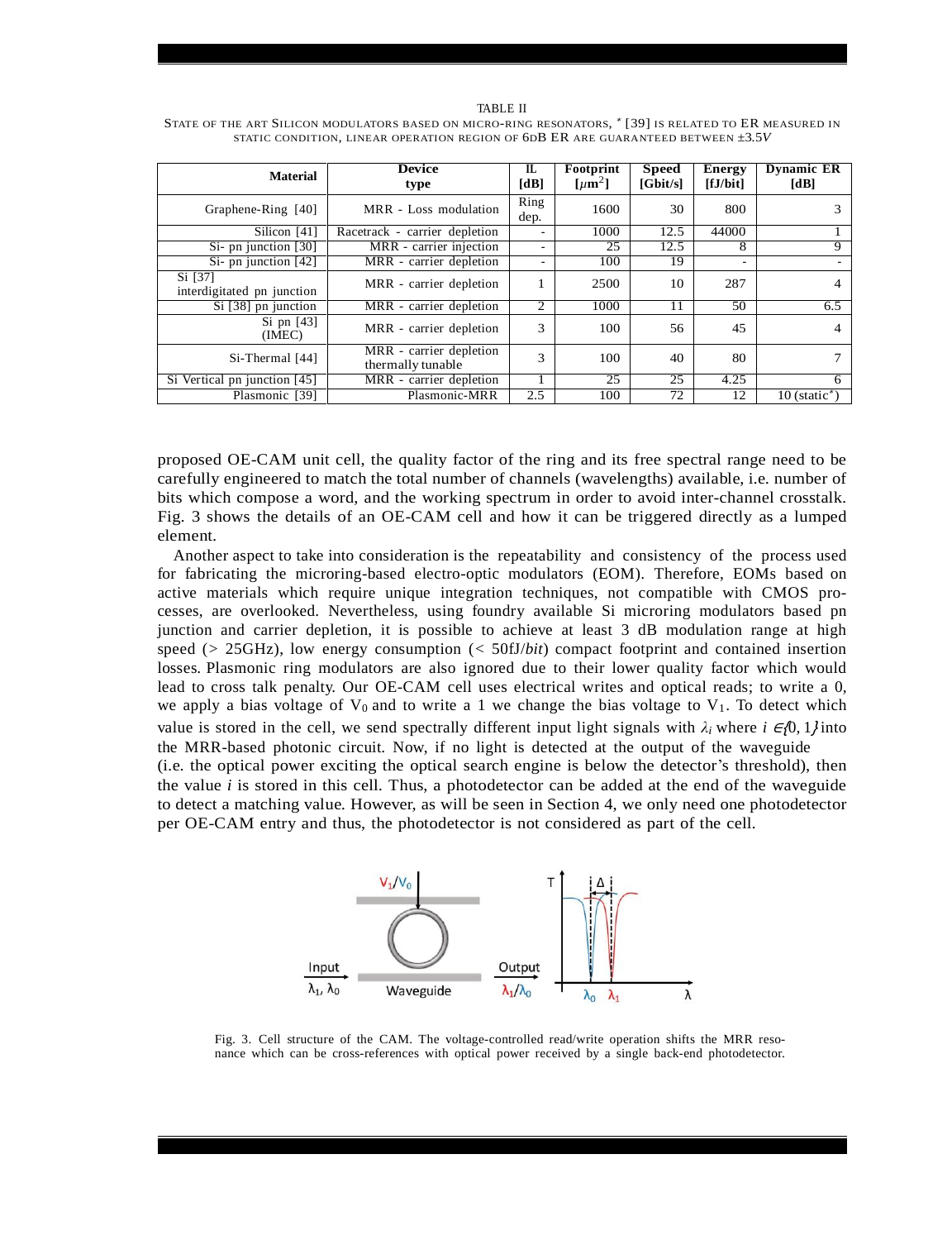## **4. OE-CAM Structure**

In this section, we first discuss how OE-CAM cells are combined to construct the optical search engine, followed by showing how multiple OE-CAM search engines can be combined to enable cascadability for constructing larger and parallel-operating search engines.

#### *4.1. Construction of OE-CAM optical search engine*

To construct an n-bit OE-CAM entry, we need *n* MRR rings; ring *j* can be biased to either resonance wavelength  $\lambda_{0j}$  or  $\lambda_{1j}$ . Those resonance wavelengths are spectrally unique (Fig. 4). As previously discussed, the practical word size *n* is limited by the spectral bandwidth available to tune the ring resonators and the resolution by which we can divide this spectrum.



Fig. 4. Resonance wavelength at different locations.

The micro-ring resonators are coupled in series to a waveguide constituting the OE-CAM's entry (row), where each entry is terminated by a photodetector, whose output is connected to a priority encoder (Fig. 5).



Fig. 5. OE-CAM search engine design.

To store a word in an OE-CAM entry, we apply the proper bias voltage to each cell. For example, if we want to store the word  $011$ .....0, we tune the cells to have resonance frequencies of *λ*00,*λ*11,*λ*12,....,*λ*0(*n−*1) , respectively. To test whether a word is stored in a specific location or not, we apply light with the corresponding bit-position wavelength components; if no light emerges at the end of that entry's waveguide, then a match is found.

To search for a word, input light composed of those resonance frequencies corresponding to the bits of the word is generated, and send to the MRR filter banks (Fig. 5). The input light will be filtered out only if there is a match. For example to search for the pattern 0101, the input light should include the following wavelengths: *λ*00,*λ*11,*λ*02, and *λ*13. Although this is a design of a binary CAM, we can search for a don't-care (x) at a specific position by eliminating the light components representing the resonance frequencies of this bit position. Thus, if we want to search for 0X01, the input should be  $\lambda_{00}$ ,  $\lambda_{02}$ , and  $\lambda_{13}$ .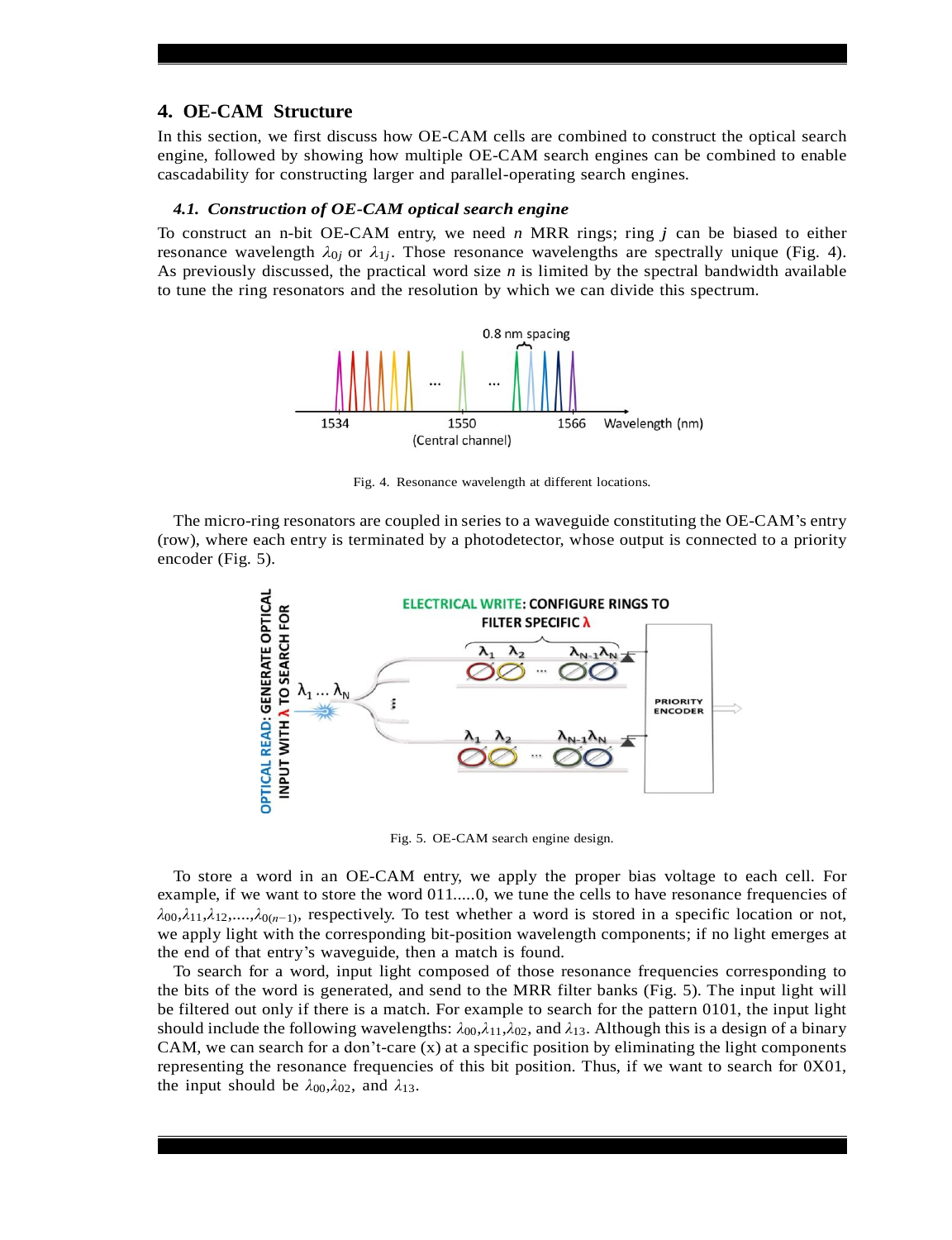

#### *4.2. Design Cascadability: construction of larger OE-CAM search engines*

Two OE-CAM optical search engines can be combined horizontally to construct an optical search engine to handle larger word sizes as shown in Fig. 6. In this case, the outputs from the photodetector at each entry in the first optical search engine, is combined with the corresponding output in the second optical search engine using an OR-gate. The OR-gate output is then fed to the priority encoder. In this case the read-delay will be increased by a delay equivalent to the delay of a 2-input OR-gate, when compared to an optical search engine that is directly manufactured to be the exact size. Moreover, for search words that are longer than the physical number of MRRs, two optical search engines can be combined vertically to increase the number of entries (Fig. 7). In this case a waveguide splitter (1:N fan-out) is inserted at the input in order to pass the input light to all modules and a large encoder is also needed to accommodate the outputs of the photodetectors in both modules. Here the write and read-delays do not increase (assuming the same number of MRRs per row), thus, the OE-CAM is both wavelength and time-parallelized, and multiple optical search engines can be combined vertically and horizontally to construct optical search engines of any size.

#### **5. Evaluation**

The read-speed of the proposed design is limited by the time-of-flight of the photon in the photonic integrated circuit and the response-time of the photodetector. Current integrated photodetector technologies can reach up to 50 GHz speed, with a responsivity of at least 0.6 A/W and a noise equivalent power (NEP) of  $1pW/\overline{Hz}^{1/2}$  operating in reverse bias (-1V), as shown in table III. The

speed of the detector is constrained by the maximum physical length of the device, thus the number of bits of the CAM. Incidentally, similar arguments were made by Tait et al. [46] when discussing MRR-based weight banks for photonic integrated neural network. The length of the OE-CAM is therefore constrained by the pitch of the MRR, where an indicative estimation of the total length *l* can be obtained via:

$$
l = \text{Pitch}_{MRR} \cdot \mathbf{x}N_{\text{bit}} + l_{\text{Spliter}} \tag{1}
$$

where  $l_{\text{Splitter}} = 500 \mu \text{m}$  and the Pitch<sub>MRR</sub> is 25  $\mu$ m. The corresponding time-of-flight of the photon *t* is:

$$
t = 1.6 \text{ps} + 0.08 \text{ps} \times N_{\text{bit}} \tag{2}
$$

In order to respect the maximum reading speed of 50 GHz, imposed by the detector, reversing the equation 2, we derive the upper-bound of the number of bits,  $N_{\text{bit}}$ , to be 230 bits, which in our case corresponds to the number of wavelengths. Nevertheless, the number of channels cannot be arbitrary chosen, but it has to respect the total bandwidth available for the WDM modulation and the corresponding spacing between channels (i.e. different wavelengths) is crucial for ensuring signal integrity.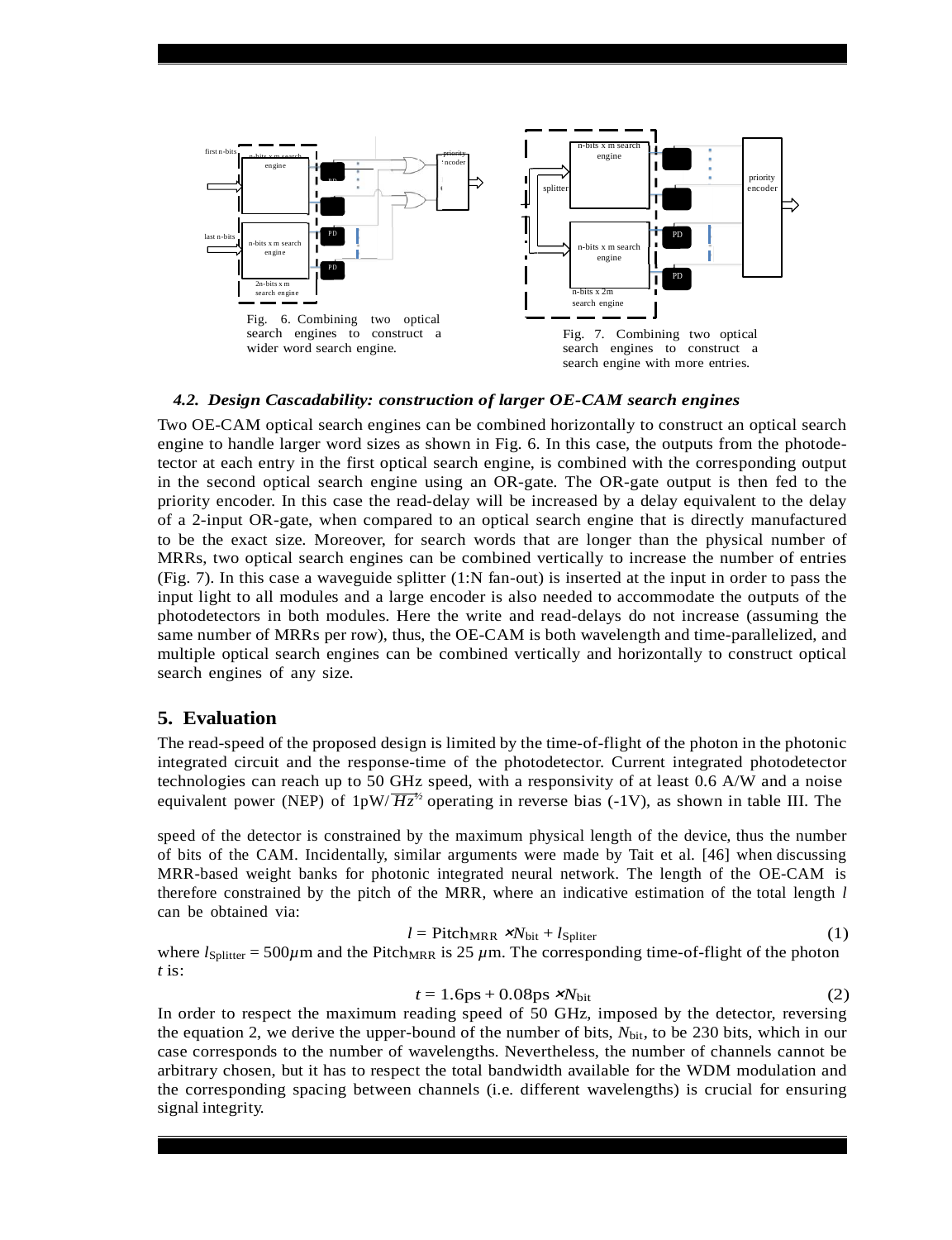NON-EXHAUSTIVE STATE OF THE ART GRAPHENE, GERMANIUM AND III-V INTEGRATED PHOTODETECTORS ON SILICON. PLASMONICS, METAL SEMICONDUCTOR METAL, P-I-N JUNCTION IN REVERSE BIAS, AND INP-BASED MODIFIED UNI-TRAVELING CARRIER (MUTC) ARE CONSIDERED.

| <b>Material</b>               | <b>Device</b><br>type | <b>Responsivity</b><br>[A/W] | <b>Dark Current</b><br>[ $\mu$ A] (Bias (V)) | <b>Speed</b><br>[GHz] | NEP<br>$\sqrt{pW}$<br>Hz | Footprint<br>$\lceil \mu m^2 \rceil$ |
|-------------------------------|-----------------------|------------------------------|----------------------------------------------|-----------------------|--------------------------|--------------------------------------|
| Germanium<br>$[47]$           | Plasmonic             | 0.5                          | $20(-1)$                                     | 110                   | $1 - 5$                  | $0.160 \times 10$                    |
| Graphene<br>[48]              | Plasmonic             | 0.5                          | 4000(0.4)                                    | 110                   |                          | $6\times1$                           |
| Germanium<br>[49]             | MSM                   | > 0.4                        | 4(5)                                         | 50                    |                          | $2 \times 30$                        |
| Germanium<br>[50]             | <b>MSM</b>            | > 0.4                        | 0.1(1)                                       | 45                    | $\leq 1$                 | $2 \times 10$                        |
| Germanium<br>$[51]$           | <b>MSM</b>            | 0.1                          | 86 (1)                                       | 40                    | $\overline{\phantom{a}}$ | $0.7\times20$                        |
| Germanium<br>[52]             | $p-i-n$               | 1                            | $0.1$ (-2 V)                                 | 31                    | $\approx$ 1              | $4\times100$                         |
| Germanium<br><b>IMEC</b> [53] | $p-i-n$               | 0.7                          | $< 0.04(-1)$                                 | > 56                  | $\approx 0.01$           | $0.5 \times 14$                      |
| Germanium<br>[54]             | $p-i-n$               | 0.8                          | $0.003(-1 V)$                                | 45                    | 0.04                     | $5.3\times8$                         |
| GaInAsSb<br>$[55]$            | $p-i-n$               | 0.4                          | $1.1(-1 V)$                                  |                       | 1.5                      | $60\times 60$                        |
| Germanium<br>$[56]$           | $p-i-n$               | 0.8                          | $4(-1)$                                      | 120                   | $<$ 3                    | $10 \times 10$                       |
| Germanium<br>$[57]$           | MSM                   | 1                            | 300(5 V)                                     | 25                    | ٠                        | $10\times3.5$                        |
| InP<br>$[58]$                 | <b>MUTC</b>           | 0.9                          | $0.01(-5V)$                                  | 48                    |                          | $20\times3.5$                        |

Therefore, our system is designed to exploit Dense-WDM with 40 channels (Fig. 4), leading to a spacing amongst the channels of 0*.*8 nm, which sets the total number of bits. This is achievable due to strong optical confinement of silicon waveguides using microring resonators with more than 50 nm Free Spectral Range (FSR) with Quality factors (*Q*) close to 10<sup>4</sup> , which allow as many as 50 channels [49], [59]. Assuming approximately 0.8 nm channel spacing, the resonance bandwidth can be broadened up to 0.4 nm, while maintaining an estimated crosstalk level of -10 dB. [49] In this reverse engineering approach, we use the NEP of the detector as reference for estimating the required laser input power and thus the total number of entries (words). Selecting a conservative NEP of  $1pW$ /  $Hz^{\frac{1}{2}}$ , we indeed find a detectable (SNR=1) threshold at 50 GHz of

223 nW for each individual channel. Assuming the total number of entries (K), the total power needed to be provided to the OE-CAM can then be computed as:

$$
P = K \times P_{\text{Channel}} \times N \tag{3}
$$

For avoiding all-optical nonlinearities in the Silicon waveguide platform (e.g. two photon absorption), we consider a conservative 10mW as the maximum optical power running through the system, thus obtaining the total number of entries, *K* to be 1121. To summarize, an OE-CAM performing reads at 50 GHz could support up to 40 bits using D-WDM and about 1100 entries, ensuring signal integrity maintaining a cross talk level below -10 dB, is realistic requiring a chip footprint of about  $28 \text{ mm}^2$ .

$$
Area = N \times K \times Area_{MRR}
$$
 (4)

Regarding the write-speed, diverse technologies and implementations display different performances and modulation efficiency. Even though a detailed discussion is out of the scope of this work, here, we provide a reasonable working range; the write-speed limiting factor in our design is

#### TABLE III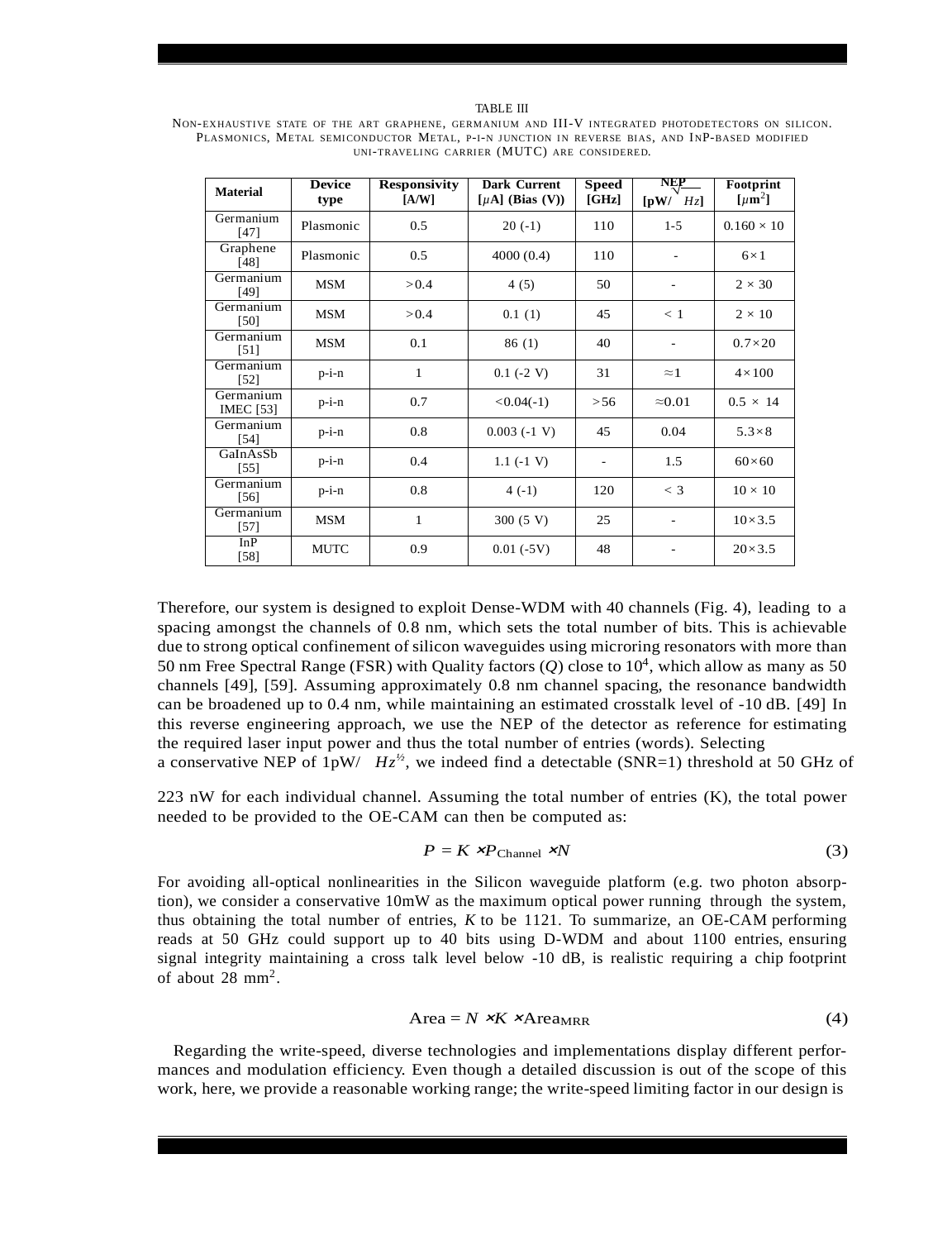given by the speed at which the refractive index variation occurs in the MRR-based modulators, because of the injection/depletion of carriers, which is used to tune the refractive index. This mechanism is not limited by the recombination times of the generated carriers, but rather by the capacitance of the junction hampered by capacitive effects, that can be minimized at the device engineering stage. It is worth mentioning that capacitive effects can be also used as retention mechanism at the expense of writing speed. Current silicon-based MRR modulators [42], [60] exhibit a speed up to 30 GHz, with a driving voltage of usually few Volts (1-2V) and an efficiency (*V πl*) of few tenths of V cm. Experimental results that corroborate our estimation are reported in [38], where Silicon-based electro-optic MRRs exhibit a modulation in a working spectrum of 0.1 nm and a speed of 11 GHz and as low as 2dB insertion losses. According to our assumptions on the detection bandwidth and modulation efficiency, Table IV summarizes the design parameters of an OE-CAM primarily based on a series of MRRs using the above discussed values from experimental device demonstrations.

TABLE IV CHARACTERISTICS OF OE-CAM.

| Parameter                | <b>OE-CAM</b> |
|--------------------------|---------------|
| cell Elements            | MRR           |
| Read time (ns)           | 0.02          |
| Write time (ns)          | 0.03          |
| Write energy (fJ/bit)    | 100-200       |
| Density ( $kbit/cm2$ )   | 160           |
| <b>Operating Voltage</b> | $\approx$ -2V |

Table V shows a comparison of the search power delay product (PDP) of optimized CAM cells based on CMOS, PCM, Magnetic Tunnel Junctions (MTJ), and memristors reported in [17] and our OE-CAM cell. This product is a figure of merit which symbolizes the energy efficiency of the logic mechanism and it is computed as the product between the switching delay (1/50 GHz) and the power required. Our OE-CAM achieves a PDP of just 4*.*5*aJ* which is an impressive five orders of magnitude savings in search PDP over other technologies. However, thermal interactions between on-chip heat-sources and ring resonators can limit this number, as the micro-ring resonators are extremely sensitive to temperature-induced changes in refractive index. In order to mitigate this effect two main strategies could be considered: (1) Computer aided resonance locking [61]; (2) Thermal-aware Integration strategies [62]. Even if the latter still enables high-speed modulation it requires a great deal of additional power, therefore we believe that integration strategies aiming to minimize cross-talk and thermal effect, using for instance thermal polymers [63] would give a pathway for a high speed modulation using ring resonators without trading off energy consumption. However, we note that there are several emerging materials such as ITO and Graphene that are explored for efficient modulation [64-78], which include new modulation schemes and heterogeneous integration strategies, slow-light effects such as plasmon cavities.

TABLE V COMPARISON OF THE SEARCH POWER DELAY PRODUCT [17].

| CAM | $\vert$ CMOS PCM                  | - MTJ | Memristors OE-CAM |       |
|-----|-----------------------------------|-------|-------------------|-------|
|     | PDP $(fJ)$   14.129 36.430 52.367 |       | 15.448            | 0.004 |

We now focus on the simulation of the architecture and its performance. The software used in this analysis is Lumerical Interconnect. We emulate the read- and write-mechanism for one entry of 8 bit. This is intended to be purely illustrative, since the results could be extended to the previously discussed case of a more populated bandwidth. The emulated architecture is represented in Fig. 8. At the input, we minimize the crosstalk penalty by considering individual sources spaced by 1.6 nm (WDM). The first MRR is modulated by a a pseudo-random bit sequence (PRBS) generator at 25 GHz, which codes a sequence of non-return to zero (NRZ) pulses. The quality-factor of the rings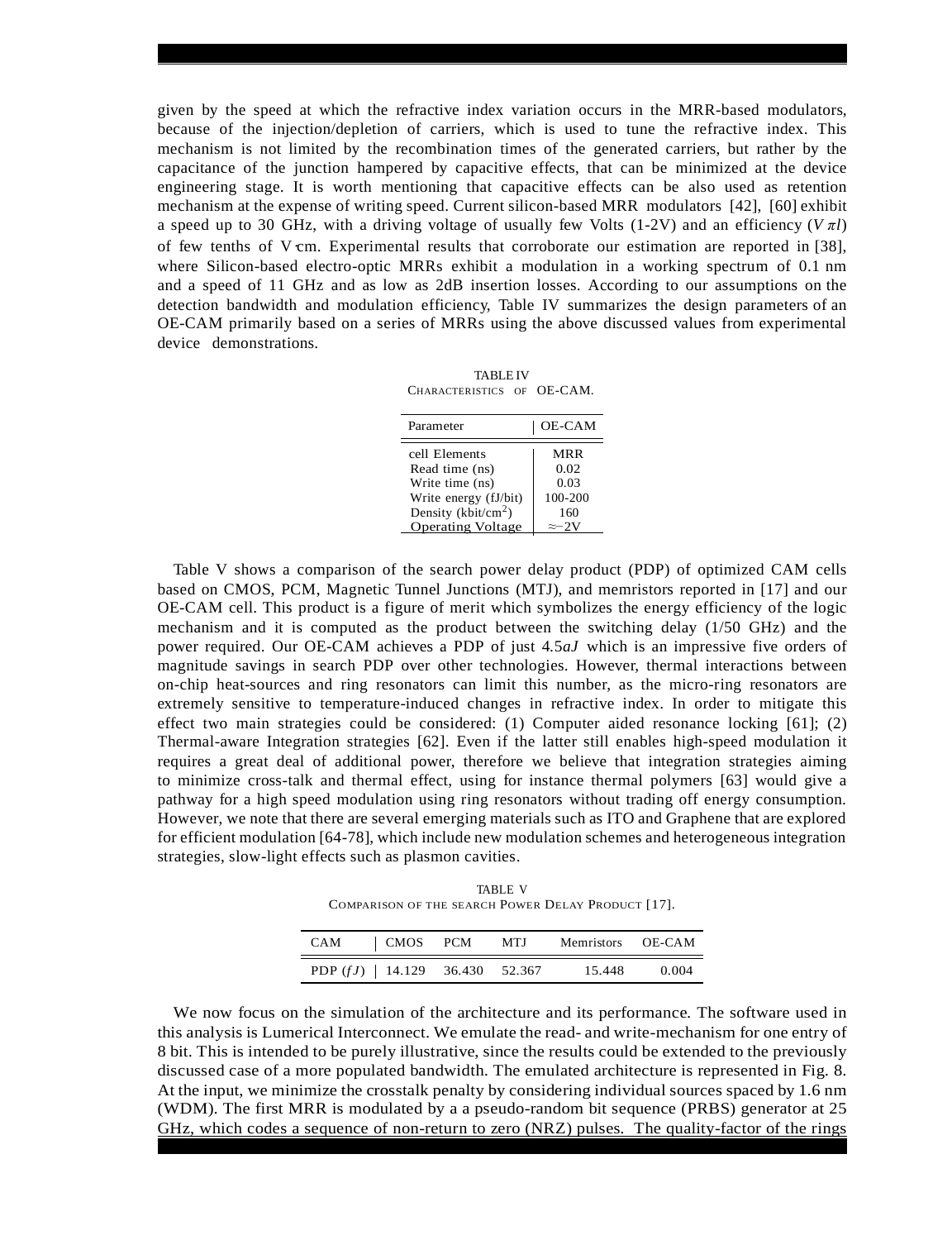is considered to be 5000, which is practical at the foundry level, with an FSR of 16 nm, and an



Fig. 8. Hierarchical schematic of a 8-bit OE-CAM. Writing and reading emulation.

operating voltage of 0.5 to -1 V that translates to proportional frequency shifts [53]. Additionally, a noise spectral density (10*<sup>−</sup>*<sup>18</sup>W/Hz) is added to the laser sources. The ring resonator (RING 1) resonant frequency is 193.45 THz (1550.8 nm). The modulation mimics writing in the CAM. (Fig. 9)



Fig. 9. (a) Transmitted optical power spectrum indicating the ring FSR of 16 nm and channel spacing of 1.6 nm. (b) Transmitted power versus wavelength for biased and unbiased ring modulator.

In a first iteration, the other rings instead behave as passive Bessel-like filters. A jitter source is added to the digital signal which modulates the MRR, to model the short-term variations of the phase. A photodetector converts the analog optical signal into electrical, which is filtered and used as input of bit-error-rate (BER) using as reference the modulation signal (Fig. 10(a)). The detector is considered to be affected by both Thermal (300 K) and shot noise (1  $pW/Hz$ ). The eye diagram curves confirm the signal integrity at 25 Gb/s in writing/reading operations. The pattern highlights a width of 35 ps and 1ps time variation of the zero crossing. For just one ring modulated on or off corresponds a Bit error rate (BER) of 4.4×10*−*<sup>9</sup> .

The uncertainty that limits our device scheme is strictly related to the channel bandwidth, in other words, the crosstalk. As reported by Jayatilleka et al [64], based on experimental results in photonic integrated circuit, low inter-channel and intra-channel crosstalk power penalties are demonstrated for MRR filters for data rates up to 20 Gb/s, in this range of proximity [64]. Although, a higher order MRR filter allows reducing concurrent inter-channel and the intra-channel crosstalk, it introduces drawbacks in terms of footprint and power required for the modulation.

Ultimately, we also modulate at the same time 2 MRRs (Fig. 10(b)) and 3 MRRs (Fig. 10(c)), controlled by different pseudo-random bit sequences. Similarly to a PAM modulation, the different levels are still distinguishable, highlighting the robustness of the network. Interestingly, when the resonances of the rings are perfectly aligned to the input wavelengths and concomitantly assuming conservative values of electrical noise at the input, as well as phase jitter, all the bit permutations (such as '01' and '10') fall on the same state 10 b,c. Although, in a real platform implementations,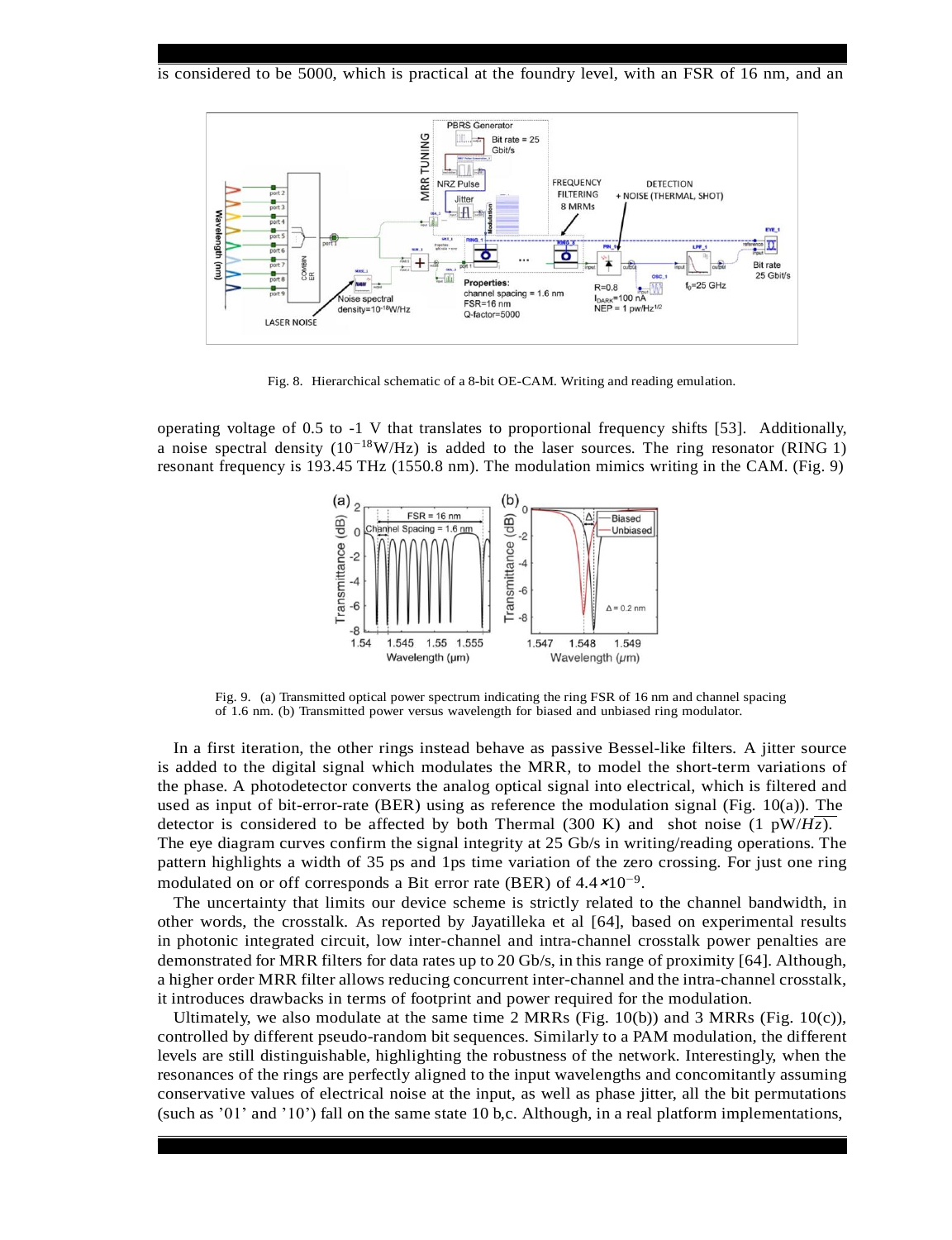

Fig. 10. Output eye diagrams of the EO-CAM for 25 Gbit/s modulation rates of silicon micro-ring modulators (for 1 (a),2 (b) and 3 (c) MRRs) with a Q-factor of 5000 and 1.6nm spacing between channels.

minute fabrication differences can lead to splitting of the permutation states. For low level of noise and cross-talk one can engineer the resonances to discriminate between multiple state arising by the above-mentioned systematic error or by modulation of side wavelengths, with just one adjacent channel, and central wavelengths with 2 adjacent channels for obtaining more information of a partial match.

# **6. Conclusion**

In this work we have introduced a novel opto-electronic CAM (OE-CAM) with an optical search engine at its core. OE-CAM uses electrical writes to store values in the optical search engine by tuning microring resonators, and achieves high-speed optical search. Our design enables search speeds that are on average 100x faster than CAMs implemented using other emerging technologies. Moreover, it has a search PDP that is five orders of magnitude less than other CAMs. We have verified this performance by simulating an 8-bits OE-CAM using Lumerical Interconnect and verified the efficiency of the device at 25Gbit/s while maintaining the bit integrity under photo detector noise and cross-talk conditions. This high performance opto-electronic search engine using integrated photonics is enabled by a high-degree of parallelism by utilizing wavelengthdivision-multiplexing, short photon delays inside this relatively compact design, and 10's GHz-fast response times of modern opto-electronic components. Such hybrid search engines are therefore promising candidates for future heterogeneous photonic-electronic integrated circuits.

#### **References**

- [1] D. E. Taylor, "Survey and taxonomy of packet classification techniques," *ACM Computing Surveys (CSUR)*, vol. 37, no. 3, pp. 238–275, 2005.
- [2] W. Li, X. Li, and H. Li, "Meet-ip: Memory and energy efficient tcam-based ip lookup," in *Computer Communication and Networks (ICCCN), 2017 26th International Conference on*. IEEE, 2017, pp. 1–8.
- [3] S. Moradi, N. Qiao, F. Stefanini, and G. Indiveri, "A scalable multicore architecture with heterogeneous memory structures for dynamic neuromorphic asynchronous processors (dynaps)," *IEEE transactions on biomedical circuits and systems*, vol. 12, no. 1, pp. 106–122, 2018.
- [4] K.-J. Lin and C.-W. Wu, "A low-power cam design for lz data compression," *IEEE Transactions on Computers*, vol. 49, no. 10, pp. 1139–1145, 2000.
- [5] J. P. Wade and C. G. Sodini, "A ternary content addressable search engine," *IEEE Journal of Solid-State Circuits*, vol. 24, no. 4, pp. 1003–1013, 1989.
- [6] R. Karam, R. Puri, S. Ghosh, and S. Bhunia, "Emerging trends in design and applications of memory-based computing and content-addressable memories," *Proceedings of the IEEE*, vol. 103, no. 8, pp. 1311–1330, 2015.
- [7] K. Pagiamtzis and A. Sheikholeslami, "Content-addressable memory (cam) circuits and architectures: A tutorial and survey," *IEEE journal of solid-state circuits*, vol. 41, no. 3, pp. 712–727, 2006.
- [8] Y.-J. Chang and Y.-H. Liao, "Hybrid-type cam design for both power and performance efficiency," *IEEE transactions on very large scale integration (VLSI) systems*, vol. 16, no. 8, pp. 965–974, 2008.
- [9] C.-S. Lin, J.-C. Chang, and B.-D. Liu, "A low-power precomputation-based fully parallel content-addressable memory," *IEEE Journal of Solid-State Circuits*, vol. 38, no. 4, pp. 654–662, 2003.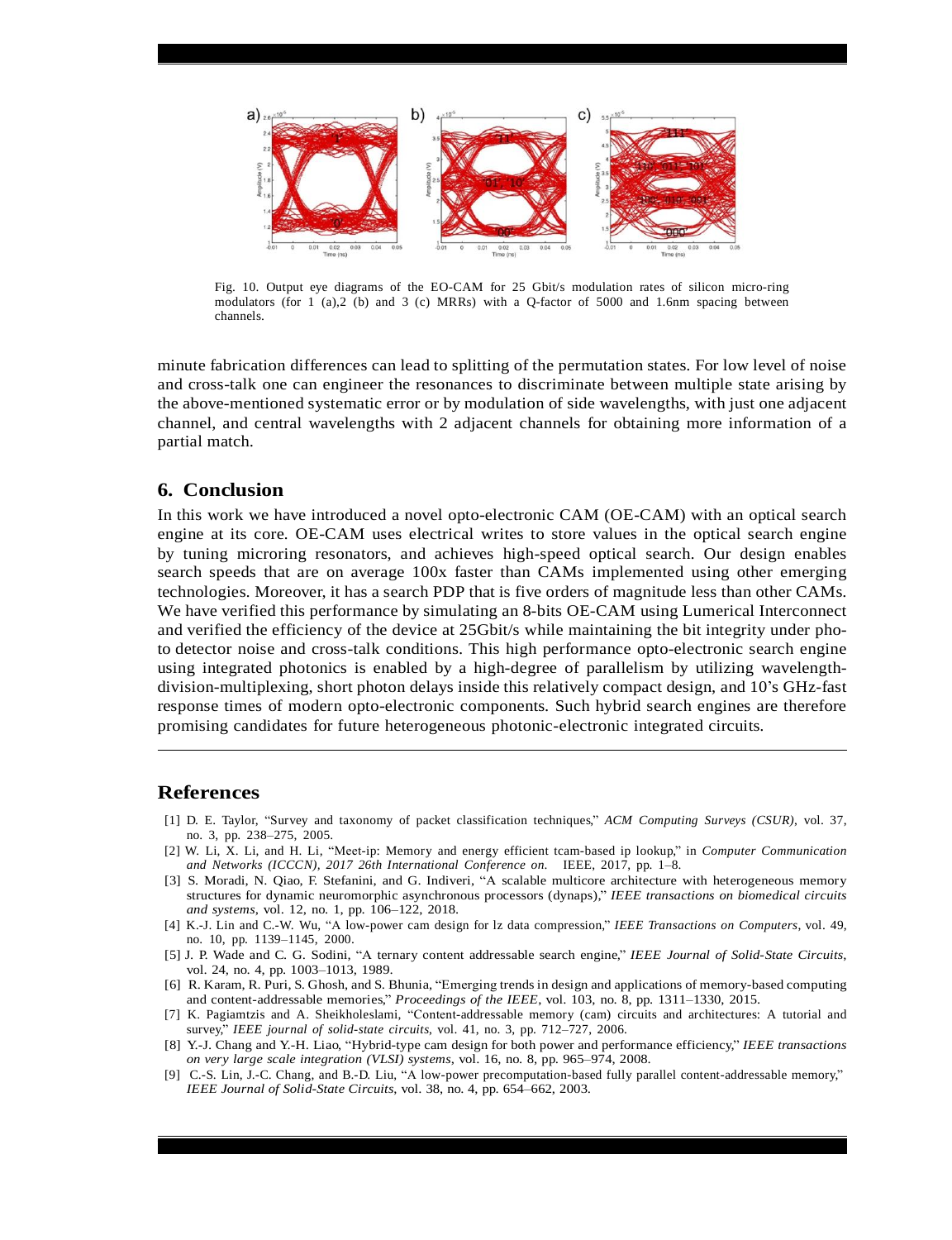- [10] N. Onizawa, S. Matsunaga, V. C. Gaudet, and T. Hanyu, "High-throughput low-energy content-addressable memory based on self-timed overlapped search mechanism," in *Asynchronous Circuits and Systems (ASYNC), 2012 18th IEEE International Symposium on*. IEEE, 2012, pp. 41–48.
- [11] N. Onizawa, S. Matsunaga, V. C. Gaudet, W. J. Gross, and T. Hanyu, "High-throughput cam based on a synchronous overlapped search scheme," *IEICE Electronics Express*, vol. 10, no. 7, pp. 20 130 148–20 130 148, 2013.
- [12] ——, "High-throughput low-energy self-timed cam based on reordered overlapped search mechanism," *IEEE Transactions on Circuits and Systems I: Regular Papers*, vol. 61, no. 3, pp. 865–876, 2014.
- [13] V. Lines, A. Ahmed, P. Ma, S. Ma, R. McKenzie, H.-S. Kim, and C. Mar, "66 mhz 2.3 m ternary dynamic content addressable memory," in *Memory Technology, Design and Testing, 2000. Records of the 2000 IEEE International Workshop on*. IEEE, 2000, pp. 101–105.
- [14] H. Noda, M. K. Kazunan'Inoue, F. Igaue, and K. Yamamoto, "A cost-efficient high-performance dynamic tcam with pipelined hierarchical searching and shift redundancy architecture," *IEEE Journal of Solid-State Circuits*, vol. 40, no. 1, 2005.
- [15] B. Rajendran, R. W. Cheek, L. A. Lastras, M. M. Franceschini, M. J. Breitwisch, A. G. Schrott, J. Li, R. K. Montoye, L. Chang, and C. Lam, "Demonstration of cam and tcam using phase change devices," in *Memory Workshop (IMW), 2011 3rd IEEE International*. IEEE, 2011, pp. 1–4.
- [16] Q. Guo, X. Guo, Y. Bai, and E. Ipek, "A resistive tcam accelerator for data-intensive computing," in *Proceedings of the 44th Annual IEEE/ACM International Symposium on Microarchitecture*. ACM, 2011, pp. 339–350.
- [17] P. Junsangsri, J. Han, and F. Lombardi, "Design and comparative evaluation of a pcm-based cam (content addressable memory) cell," *IEEE Transactions on Nanotechnology*, vol. 16, no. 2, pp. 359–363, 2017.
- [18] S. Matsunaga, K. Hiyama, A. Matsumoto, S. Ikeda, H. Hasegawa, K. Miura, J. Hayakawa, T. Endoh, H. Ohno, and T. Hanyu, "Standby-power-free compact ternary content-addressable memory cell chip using magnetic tunnel junction devices," *Applied Physics Express*, vol. 2, no. 2, p. 023004, 2009.
- [19] W. Xu, T. Zhang, and Y. Chen, "Design of spin-torque transfer magnetoresistive ram and cam/tcam with high sensing and search speed." *IEEE Trans. VLSI Syst.*, vol. 18, no. 1, pp. 66–74, 2010.
- [20] S. Matsunaga, A. Katsumata, M. Natsui, S. Fukami, T. Endoh, H. Ohno, and T. Hanyu, "Fully parallel 6t-2mtj nonvolatile tcam with single-transistor-based self match-line discharge control," in *VLSI Circuits (VLSIC), 2011 Symposium on*. IEEE, 2011, pp. 298–299.
- [21] F. Alibart, T. Sherwood, and D. B. Strukov, "Hybrid cmos/nanodevice circuits for high throughput pattern matching applications," in *Adaptive Hardware and Systems (AHS), 2011 NASA/ESA Conference on*. IEEE, 2011, pp. 279–286.
- [22] K. Eshraghian, K.-R. Cho, O. Kavehei, S.-K. Kang, D. Abbott, and S.-M. S. Kang, "Memristor mos content addressable memory (mcam): Hybrid architecture for future high performance search engines," *IEEE Transactions on Very Large Scale Integration (VLSI) Systems*, vol. 19, no. 8, pp. 1407–1417, 2011.
- [23] M. Imani, S. Patil, and T. Š. Rosing, "Approximate computing using multiple-access single-charge associative memory," *IEEE Transactions on Emerging Topics in Computing*, vol. 6, no. 3, pp. 305–316, 2018.
- [24] X. Wang, Y. Yang, and M. Shang, "A novel content addressable memory based on hybrid memristor-cmos architecture," in *2018 37th Chinese Control Conference (CCC)*. IEEE, 2018, pp. 8502–8506.
- [25] G. Mourgias-Alexandris, C. Vagionas, A. Tsakyridis, P. Maniotis, and N. Pleros, "Optical content addressable memory matchline for 2-bit address look-up at 10 gb/s," *IEEE Photonics Technology Letters*, vol. 30, no. 9, pp. 809–812, 2018.
- [26] ——, "A 10gb/s all-optical match-line for optical content addressable memory (cam) rows," in *Optical Fiber Communication Conference*. Optical Society of America, 2018, pp. W2A–39.
- [27] S. Sun, V. K. Narayana, I. Sarpkaya, J. Crandall, R. A. Soref, H. Dalir, T. El-Ghazawi, and V. J. Sorger, "Hybrid photonic-plasmonic nonblocking broadband 5*×* 5 router for optical networks," *IEEE Photonics Journal*, vol. 10, no. 2, pp. 1–12, 2017.
- [28] P. Maniotis and N. Pleros, "All-optical ternary-content addressable memory (t-cam) cell and row architectures for address lookup at 20 gb/s," *Optical and Quantum Electronics*, vol. 49, no. 11, p. 348, 2017.
- [29] G. Mourgias-Alexandris, C. Vagionas, A. Tsakyridis, P. Maniotis, and N. Pleros, "All-optical ternary content addressable memory (t-cam) cell for ultra-fast address look-ups in router applications," in *CLEO: Science and Innovations*. Optical Society of America, 2018, pp. STh3B–7.
- [30] Q. Xu, S. Manipatruni, B. Schmidt, J. Shakya, and M. Lipson, "12.5 gbit/s carrier-injection-based silicon micro-ring silicon modulators," *Optics express*, vol. 15, no. 2, pp. 430–436, 2007.
- [31] R. Amin, R. Maiti, C. Carfano, Z. Ma, M. H. Tahersima, Y. Lilach, D. Ratnayake, H. Dalir, and V. J. Sorger, "0.52 v mm ito-based mach-zehnder modulator in silicon photonics," *APL Photonics*, vol. 3, no. 12, p. 126104, 2018.
- [32] R. Amin, Z. Ma, R. Maiti, S. Khan, J. B. Khurgin, H. Dalir, and V. J. Sorger, "Attojoule-efficient graphene optical modulators," *Applied optics*, vol. 57, no. 18, pp. D130–D140, 2018.
- [33] J. Heebner, R. Grover, and T. Ibrahim, *Optical Microresonators: Theory, Fabrication, and Applications*, ser. Springer Series in Optical Sciences. New York: Springer-Verlag, 2008. [Online]. Available: [https://www.s](http://www.springer.com/us/book/9780387730677)p[ringer.com/us/book/9780387730677](http://www.springer.com/us/book/9780387730677)
- [34] A. H. Atabaki, S. Moazeni, F. Pavanello, H. Gevorgyan, J. Notaros, L. Alloatti, M. T. Wade, C. Sun, S. A. Kruger, H. Meng, K. A. Qubaisi, I. Wang, B. Zhang, A. Khilo, C. V. Baiocco, M. A. Popovi, V. M. Stojanovi, and R. J. Ram, "Integrating photonics with silicon nanoelectronics for the next generation of systems on a chip," *Nature*, vol. 556, no. 7701, p. 349, Apr. 2018. [Online]. Available: [https://www.](http://www.nature.com/articles/s41586-018-0028-z)natur[e.com/articles/s41586-018-0028-z](http://www.nature.com/articles/s41586-018-0028-z)
- [35] T. J. Kippenberg, R. Holzwarth, and S. A. Diddams, "Microresonator-Based Optical Frequency Combs," *Science*, vol. 332, no. 6029, pp. 555–559, Apr. 2011. [Online]. Available: https://science.sciencemag.org/content/332/6029/555
- [36] J. Juan-Cols, A. Parkin, K. E. Dunn, M. G. Scullion, T. F. Krauss, and S. D. Johnson, "The electrophotonic silicon biosensor," *Nature Communications*, vol. 7, p. 12769, Sep. 2016. [Online]. Available: [https://www.n](http://www.nature.com/articles/ncomms12769)atur[e.com/articles/ncomms12769](http://www.nature.com/articles/ncomms12769)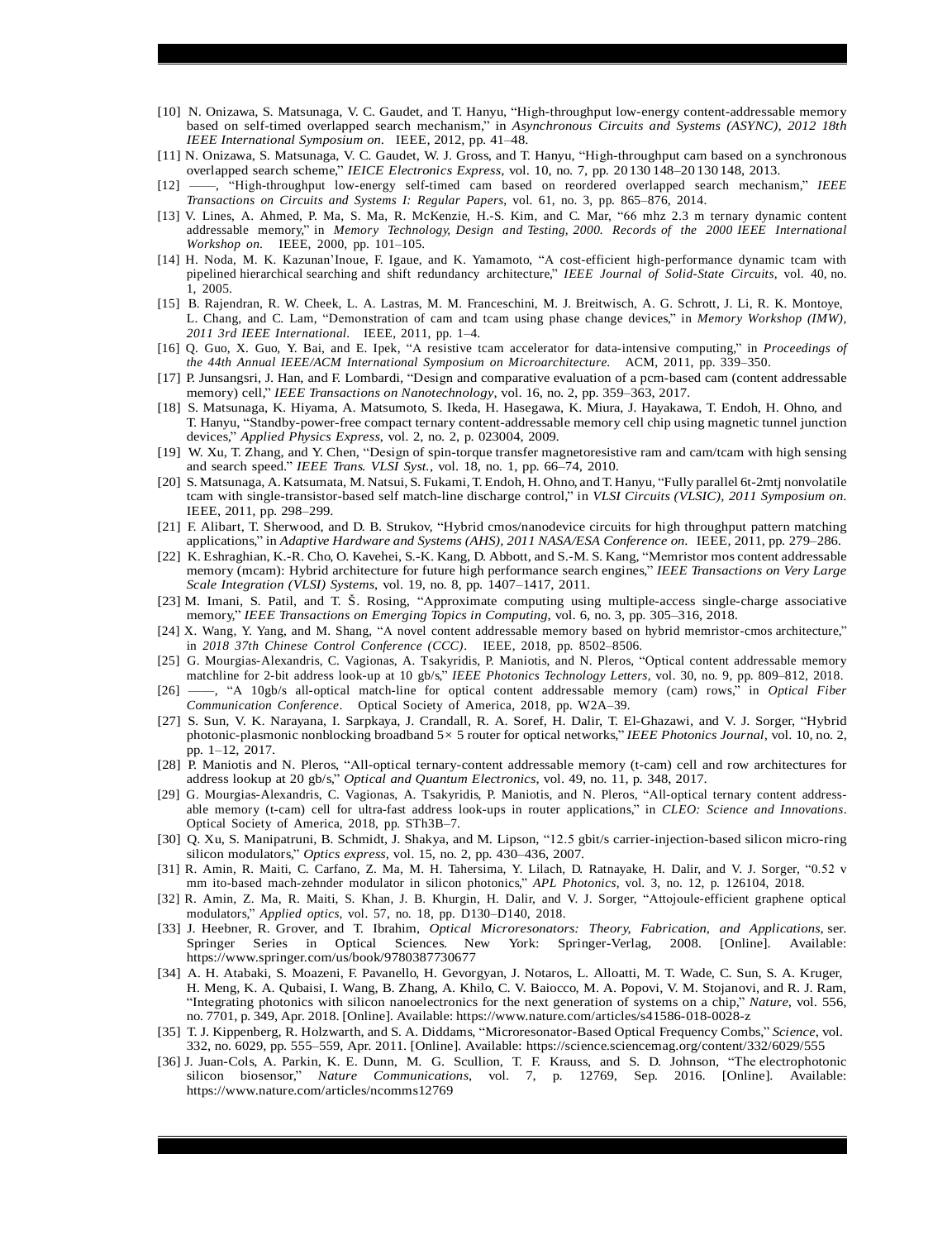- [37] M. Ziebell, D. Marris-Morini, G. Rasigade, P. Crozat, J.-M. Fdli, P. Grosse, E. Cassan, and L. Vivien, "Ten Gbit/s ring resonator silicon modulator based on interdigitated PN junctions," *Optics Express*, vol. 19, no. 15, pp. 14690–14695,Jul. 2011. [Online]. Available: [https://www.](http://www.osapublishing.org/oe/abstract.cfm?uri=oe-19-15-14690)osapu[blishing.org/oe/abstract.cfm?uri=oe-19-15-14690](http://www.osapublishing.org/oe/abstract.cfm?uri=oe-19-15-14690)
- [38] P. Dong, S. Liao, D. Feng, H. Liang, D. Zheng, R. Shafiiha, C.-C. Kung, W. Qian, G. Li, X. Zheng, A. V. Krishnamoorthy, and M. Asghari, "Low Vpp, ultralow-energy, compact, high-speed silicon electro-optic modulator," *Optics Express*, vol. 17, no. 25, p. 22484, Dec. 2009. [Online]. Available: [https://www.](http://www.osapublishing.org/oe/abstract.cfm?uri=oe-17-)osapu[blishing.org/oe/abstract.cfm?uri=oe-17-](http://www.osapublishing.org/oe/abstract.cfm?uri=oe-17-) 25-22484
- [39] C. Haffner, D. Chelladurai, Y. Fedoryshyn, A. Josten, B. Baeuerle, W. Heni, T. Watanabe, T. Cui, B. Cheng, S. Saha, D. L. Elder, L. R. Dalton, A. Boltasseva, V. Shalaev, N. Kinsey, and J. Leuthold, "Low loss Plasmon-assisted electro-optic modulator," *Nature*, vol. 556, no. 7702, pp. 483–486, Apr. 2018. [Online]. Available: [https://www.ncbi.nlm.nih.gov](http://www.ncbi.nlm.nih.gov/pmc/articles/PMC5935232/)/pmc/a[rticles/PMC5935232/](http://www.ncbi.nlm.nih.gov/pmc/articles/PMC5935232/)
- [40] C. T. Phare, Y.-H. Daniel Lee, J. Cardenas, and M. Lipson, "Graphene electro-optic modulator with 30 GHz bandwidth," *Nature Photonics*, vol. 9, no. 8, pp. 511–514, Aug. 2015. [Online]. Available: [https://www.n](http://www.nature.com/articles/nphoton.2015.122)atur[e.com/articles/nphoton.2015.122](http://www.nature.com/articles/nphoton.2015.122)
- [41] J.-B. You, M. Park, J.-W. Park, and G. Kim, "12.5 Gbps optical modulation of silicon racetrack resonator based on carrier-depletion in asymmetric p-n diode," *Optics Express*, vol. 16, no. 22, pp. 18 340–18 344, Oct. 2008. [Online]. Available: [https://www.](http://www.osapublishing.org/oe/abstract.cfm?uri=oe-16-22-18340)osapu[blishing.org/oe/abstract.cfm?uri=oe-16-22-18340](http://www.osapublishing.org/oe/abstract.cfm?uri=oe-16-22-18340)
- [42] F. Y. Gardes, A. Brimont, P. Sanchis, G. Rasigade, D. Marris-Morini, L. O'Faolain, F. Dong, J. M. Fedeli, P. Dumon, L. Vivien, T. F. Krauss, G. T. Reed, and J. Mart, "High-speed modulation of a compact silicon ring resonator based on a reverse-biased pn diode," *Optics Express*, vol. 17, no. 24, pp. 21 986–21 991, Nov. 2009. [Online]. Available: [https://www.o](http://www.osapublishing.org/oe/abstract.cfm?uri=oe-17-24-21986)sapu[blishing.org/oe/abstract.cfm?uri=oe-17-24-21986](http://www.osapublishing.org/oe/abstract.cfm?uri=oe-17-24-21986)
- [43] M. Pantouvaki, P. Verheyen, J. De Coster, G. Lepage, P. Absil, and J. Van Campenhout, "56gb/s ring modulator on a 300mm silicon photonics platform," in *2015 European Conference on Optical Communication (ECOC)*. Valencia, Spain: IEEE, Sep. 2015, pp. 1–3. [Online]. Available: <http://ieeexplore.ieee.org/document/7341888/>
- [44] G. Li, X. Zheng, H. Thacker, J. Yao, Y. Luo, I. Shubin, K. Raj, J. E. Cunningham, and A. V. Krishnamoorthy, "40 gb/s thermally tunable CMOS ring modulator," in *The 9th International Conference on Group IV Photonics (GFP)*. San Diego, CA, USA: IEEE, Aug. 2012, pp. 1–3. [Online]. Available: <http://ieeexplore.ieee.org/document/6324190/>
- [45] E. Timurdogan, C. M. Sorace-Agaskar, J. Sun, E. Shah Hosseini, A. Biberman, and M. R. Watts, "An ultralow power athermal silicon modulator," *Nature Communications*, vol. 5, no. 1, p. 4008, Dec. 2014. [Online]. Available: <http://www.nature.com/articles/ncomms5008>
- [46] A. N. Tait, T. F. de Lima, E. Zhou, A. X. Wu, M. A. Nahmias, B. J. Shastri, and P. R. Prucnal, "Neuromorphic photonic networks using silicon photonic weight banks," *Scientific Reports*, vol. 7, no. 1, p. 7430, Aug. 2017. [Online]. Available: https://doi.org/10.1038/s41598-017-07754-z
- [47] Y. Salamin, P. Ma, B. Baeuerle, A. Emboras, Y. Fedoryshyn, W. Heni, B. Cheng, A. Josten, and J. Leuthold, "100 GHz Plasmonic Photodetector," *ACS Photonics*, vol. 5, no. 8, pp. 3291–3297, Aug. 2018. [Online]. Available: <http://pubs.acs.org/doi/10.1021/acsphotonics.8b00525>
- [48] P. Ma, Y. Salamin, B. Baeuerle, A. Josten, W. Heni, A. Emboras, and J. Leuthold, "Plasmonically Enhanced Graphene Photodetector Featuring 100 Gbit/s Data Reception, High Responsivity, and Compact Size," *ACS Photonics*, vol. 6, no. 1, pp. 154–161, Jan. 2019. [Online]. Available: https://doi.org/10.1021/acsphotonics.8b01234
- [49] L. Chen and M. Lipson, "Ultra-low capacitance and high speed germanium photodetectors on silicon," *Optics Express*, vol. 17, no. 10, p. 7901, May 2009. [Online]. Available: [https://www.](http://www.osapublishing.org/oe/abstract.cfm?uri=oe-17-10-)osapu[blishing.org/oe/abstract.cfm?uri=oe-17-10-](http://www.osapublishing.org/oe/abstract.cfm?uri=oe-17-10-) 7901
- [50] L. Chen, P. Dong, and M. Lipson, "High performance germanium photodetectors integrated on submicron silicon waveguides by low temperature wafer bonding," *Optics Express*, vol. 16, no. 15, p. 11513, Jul. 2008. [Online]. Available: [https://www.](http://www.osapublishing.org/oe/abstract.cfm?uri=oe-16-15-11513)osapu[blishing.org/oe/abstract.cfm?uri=oe-16-15-11513](http://www.osapublishing.org/oe/abstract.cfm?uri=oe-16-15-11513)
- [51] S. Assefa, F. Xia, S. W. Bedell, Y. Zhang, T. Topuria, P. M. Rice, and Y. A. Vlasov, "CMOS-Integrated 40ghz Germanium Waveguide Photodetector for On-Chip Optical Interconnects," in *Optical Fiber Communication Conference and National Fiber Optic Engineers Conference*. San Diego, California: OSA, 2009, p. OMR4. [Online]. Available: [https://www.o](http://www.osapublishing.org/abstract.cfm?uri=OFC-2009-OMR4)sapu[blishing.org/abstract.cfm?uri=OFC-2009-OMR4](http://www.osapublishing.org/abstract.cfm?uri=OFC-2009-OMR4)
- [52] T. Yin, R. Cohen, M. M. Morse, G. Sarid, Y. Chetrit, D. Rubin, and M. J. Paniccia, "31ghz Ge n-i-p waveguide photodetectors on Silicon-on-Insulator substrate," *Optics Express*, vol. 15, no. 21, pp. 13 965–13 971, Oct. 2007. [Online]. Available: [https://www.o](http://www.osapublishing.org/oe/abstract.cfm?uri=oe-15-21-13965)sapu[blishing.org/oe/abstract.cfm?uri=oe-15-21-13965](http://www.osapublishing.org/oe/abstract.cfm?uri=oe-15-21-13965)
- [53] H. Chen, P. Verheyen, P. D. Heyn, G. Lepage, J. D. Coster, P. Absil, G. Roelkens, and J. V. Campenhout, "-1 V Bias 56 Gbps germanium waveguide p-i-n photodetector with silicon contacts," in *2016 Optical Fiber Communications Conference and Exhibition (OFC)*, Mar. 2016, pp. 1–3.
- [54] C. T. DeRose, D. C. Trotter, W. A. Zortman, A. L. Starbuck, M. Fisher, M. R. Watts, and P. S. Davids, "Ultra compact 45 GHz CMOS compatible Germanium waveguide photodiode with low dark current," *Optics Express*, vol. 19, no. 25, pp. 24897–24904, Dec. 2011. [Online]. Available: [https://www.](http://www.osapublishing.org/oe/abstract.cfm?uri=oe-19-25-24897)osapu[blishing.org/oe/abstract.cfm?uri=oe-19-25-24897](http://www.osapublishing.org/oe/abstract.cfm?uri=oe-19-25-24897)
- [55] N. Hattasan, A. Gassenq, L. Cerutti, J.-B. Rodriguez, E. Tournie, and G. Roelkens, "Heterogeneous Integration of GaInAsSb p-i-n Photodiodes on a Silicon-on-Insulator Waveguide Circuit," *IEEE Photonics Technology Letters*, vol. 23, no. 23, pp. 1760–1762, Dec. 2011. [Online]. Available: <http://ieeexplore.ieee.org/document/6025258/>
- [56] L. Vivien, A. Polzer, D. Marris-Morini, J. Osmond, J. M. Hartmann, P. Crozat, E. Cassan, C. Kopp, H. Zimmermann, and J. M. Fdli, "Zero-bias 40gbit/s germanium waveguide photodetector on silicon," *Optics Express*, vol. 20, no. 2, p. 1096,Jan. 2012. [Online]. Available: [https://www.](http://www.osapublishing.org/oe/abstract.cfm?uri=oe-20-2-1096)osapu[blishing.org/oe/abstract.cfm?uri=oe-20-2-1096](http://www.osapublishing.org/oe/abstract.cfm?uri=oe-20-2-1096)
- [57] L. Vivien, M. Rouvire, J.-M. Fdli, D. Marris-Morini, J. F. Damlencourt, J. Mangeney, P. Crozat, L. El Melhaoui, E. Cassan, X. Le Roux, D. Pascal, and S. Laval, "High speed and high responsivity germanium photodetector integrated in a Silicon-On-Insulator microwaveguide," *Optics Express*, vol. 15, no. 15, p. 9843, 2007. [Online]. Available: [https://www.](http://www.osapublishing.org/oe/abstract.cfm?uri=oe-15-15-9843)osapu[blishing.org/oe/abstract.cfm?uri=oe-15-15-9843](http://www.osapublishing.org/oe/abstract.cfm?uri=oe-15-15-9843)